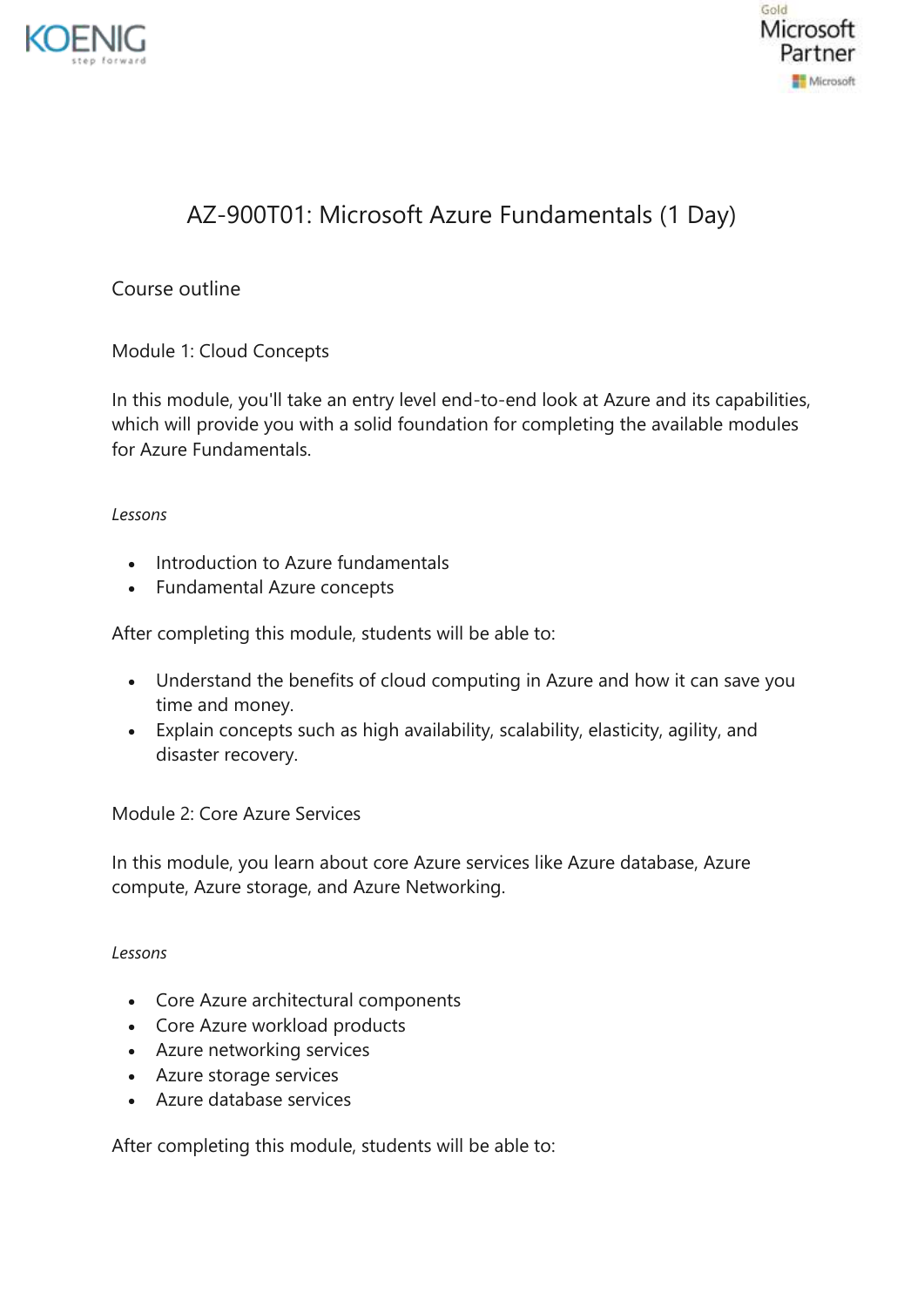- Describe core Azure architecture components such as subscriptions, management groups, and resources.
- Summarize geographic distribution concepts such as Azure regions, region pairs, and availability zones.
- Understand the services available in Azure including compute, network, storage, and databases.
- Identify virtualization services such as Azure VMs, Azure Container Instances, and Azure Kubernetes.
- Compare Azure's database services such as Azure Cosmos DB, Azure SQL, and Azure Database for MySQL.
- Examine Azure networking resources such as Virtual Networks, VPN Gateways, and Azure ExpressRoute.
- Summarize Azure storage services such Azure Blob Storage, Azure Disk Storage, and Azure File Storage.

## Module 3: Core Solutions

In this module, you'll learn about AI machine learning, Azure DevOps, monitoring fundamentals, management fundamentals, serverless computing fundamentals. and IoT fundamentals.

#### *Lessons*

- Choose the best Azure IoT service
- Choose the best AI service
- Choose the best Azure serverless technology
- Choose the best tools with DevOps and GitHub
- Choose the best management tools
- Choose the best Azure monitoring service

- Choose the correct Azure AI service to address different kinds of business challenges.
- Choose the best software development process tools and services for a given business scenario.
- Choose the correct cloud monitoring service to address different kinds of business challenges.
- Choose the correct Azure management tool to address different kinds of technical needs.
- Choose the right serverless computing technology for your business scenario.
- Choose the best Azure IoT service for a given business scenario.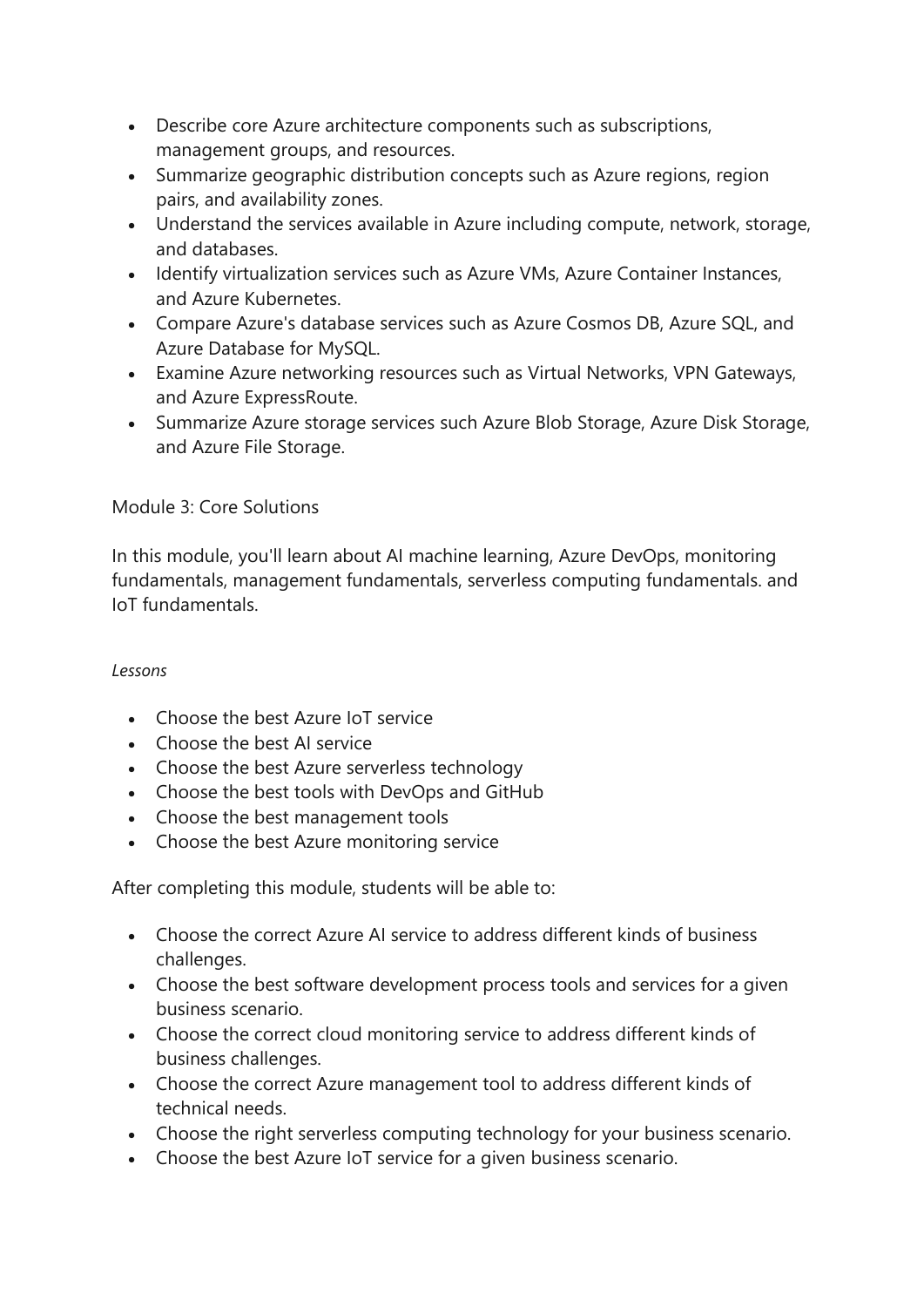Module 4: General security and networking features

In this module, you will learn how to protect yourself against security threats, and secure your networks with Azure.

### *Lessons*

- Security Tools and Features
- Secure Network Connectivity

After completing this module, students will be able to:

- Strengthen your security posture and protect against threats by using Microsoft Defender for Cloud.
- Collect and act on security data from many different sources by using Microsoft Sentinel.
- Manage dedicated physical servers to host your Azure VMs for Windows and Linux.
- Identify the layers that make up a *defense in depth* strategy.
- Explain how Azure Firewall enables you to control what traffic is allowed on the network.
- Configure network security groups to filter network traffic to and from Azure resources.
- Explain how Azure DDoS Protection helps protect your Azure resources from DDoS attacks.

Module 5: Identity, Governance, Privacy, and Compliance

In this module, you will learn about Azure identity services, how to build a cloud governance strategy, and privacy, compliance and data protection standards on Azure.

## *Lessons*

- Core Azure identity services
- Azure Governance Methodologies
- Privacy, Compliance, and Data Protection standards

- Explain the difference between authentication and authorization.
- Describe how Azure Active Directory provides identity and access management.